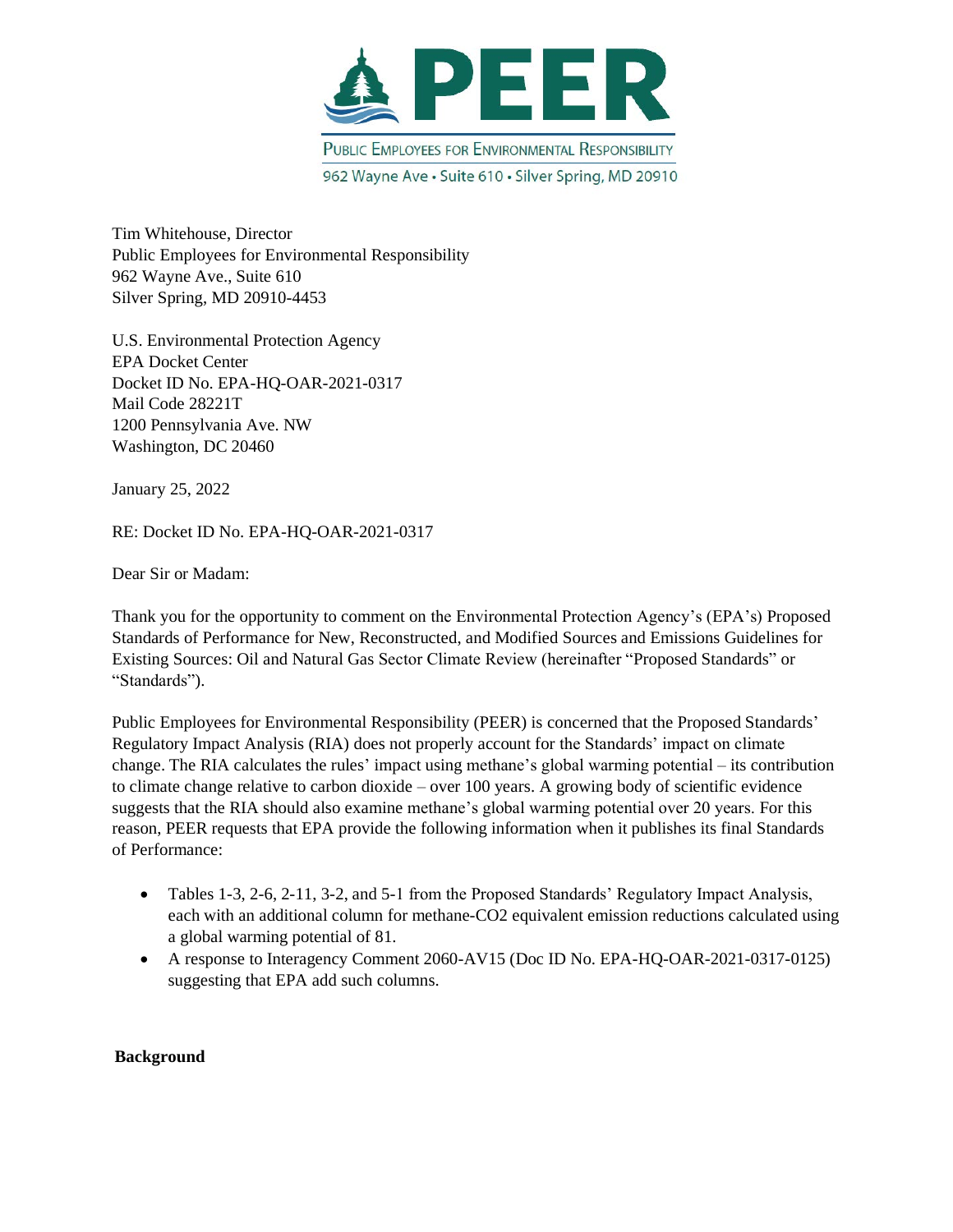Each year, the U.S. oil and natural gas industry emits 13 million metric tons of methane, a potent greenhouse gas.<sup>1</sup> EPA's Proposed Standards aim to curb these emissions – and, by extension, climate change.

To gauge these rules' effectiveness, EPA has assigned methane a Global Warming Potential. A pollutant's global warming potential (GWP) indicates its warming effect relative to carbon dioxide over a certain period of time. EPA's Proposed Standards cite a 100-year GWP of 25 for methane, meaning that one ton of methane warms the planet as much as 25 tons of carbon dioxide over 100 years.<sup>2</sup> Over a shorter timeframe, methane warms the planet more: the Proposed Standards cite a 20-year GWP of 81.<sup>3</sup>

The Proposed Standards acknowledge the higher 20-year GWP,<sup>4</sup> but the Regulatory Impact Analysis (RIA) calculates methane's climate impact only using the 100-year GWP<sup>5</sup>. As explained below, the RIA should also calculate its impact using a 20-year GWP.

## **EPA should calculate the rules' impact using a 20-year GWP, and present these findings when it releases the Final Performance Standards**

EPA explains that its decision to use a 100-year GWP is "in accordance with the practice of the EPA [Greenhouse Gas Inventory], the EPA [Greenhouse Gas Reporting Program], and international reporting standards under the UN Framework Convention on Climate Change."<sup>6</sup> However, EPA does not specify why those programs' using a 100-year GWP preclude it from using the 20-year GWP here.

This lack of explanation is troubling, given the growing body of scientific evidence that favors using a 20 year GWP when crafting methane regulations. Several climate "tipping points" either have been triggered or will be in a matter of decades, not centuries. The Intergovernmental Panel on Climate Change sees a high probability of methane release from permafrost thaw in the 21st century.<sup>7</sup> Scientists have also found evidence that other tipping points, such as collapse of the Antarctic ice sheets or dieback of the Amazon

<sup>1</sup> Ramón A. Alvarez et al, *[Assessment of Methane Emissions from the U.S. Oil and Gas Supply Chain](https://www.science.org/doi/full/10.1126/science.aar7204)*, 361 SCIENCE 6398, 186 (2020).

<sup>&</sup>lt;sup>2</sup> Standards of Performance for New, Reconstructed, and Modified Sources and Emissions Guidelines for Existing Sources: Oil and Natural Gas Sector Climate Review, 86 Fed. Reg. 63,110, 63,130 (Nov. 15, 2021) (to be codified at 40 C.F.R. pt. 60) (hereafter "Standards of Performance") (citing Intergovernmental Panel on Climate Change [IPCC], *AR4 Climate Change 2007: Synthesis Report*  (2007), [https://www.ipcc.ch/report/ar4/syr/.](https://www.ipcc.ch/report/ar4/syr/)

<sup>&</sup>lt;sup>3</sup> Standards of Performance at 61,130.

<sup>&</sup>lt;sup>4</sup> See Id. ("When using the AR6 20-year GWP of 81, which only looks at impacts over the next 20 years, the total US emissions of methane in 2019 would be equivalent to about 2140 MMT CO2").

<sup>5</sup> *See Proposed Standards of Performance for New, Reconstructed, and Modified Sources and Emissions Guidelines for Existing Sources: Oil and Natural Gas Sector Climate Review,* Docket Nos. EPA-452/R-21-003, REGULATORY IMPACT ANALYSIS, (October 2021), Document ID No. [EPA-HQ-OAR-2021-0317-](https://www.regulations.gov/document/EPA-HQ-OAR-2021-0317-0173) [0173,](https://www.regulations.gov/document/EPA-HQ-OAR-2021-0317-0173) at 2-38, 1-10, 2-30, 5-2, 3-2.

<sup>6</sup> Standards of Performance at 63,130.

<sup>7</sup> IPCC, *AR6 Climate Change 2021: The Physical Science Basis (*2021), [https://www.ipcc.ch/report/ar6/wg1/,](https://www.ipcc.ch/report/ar6/wg1/) 5-79.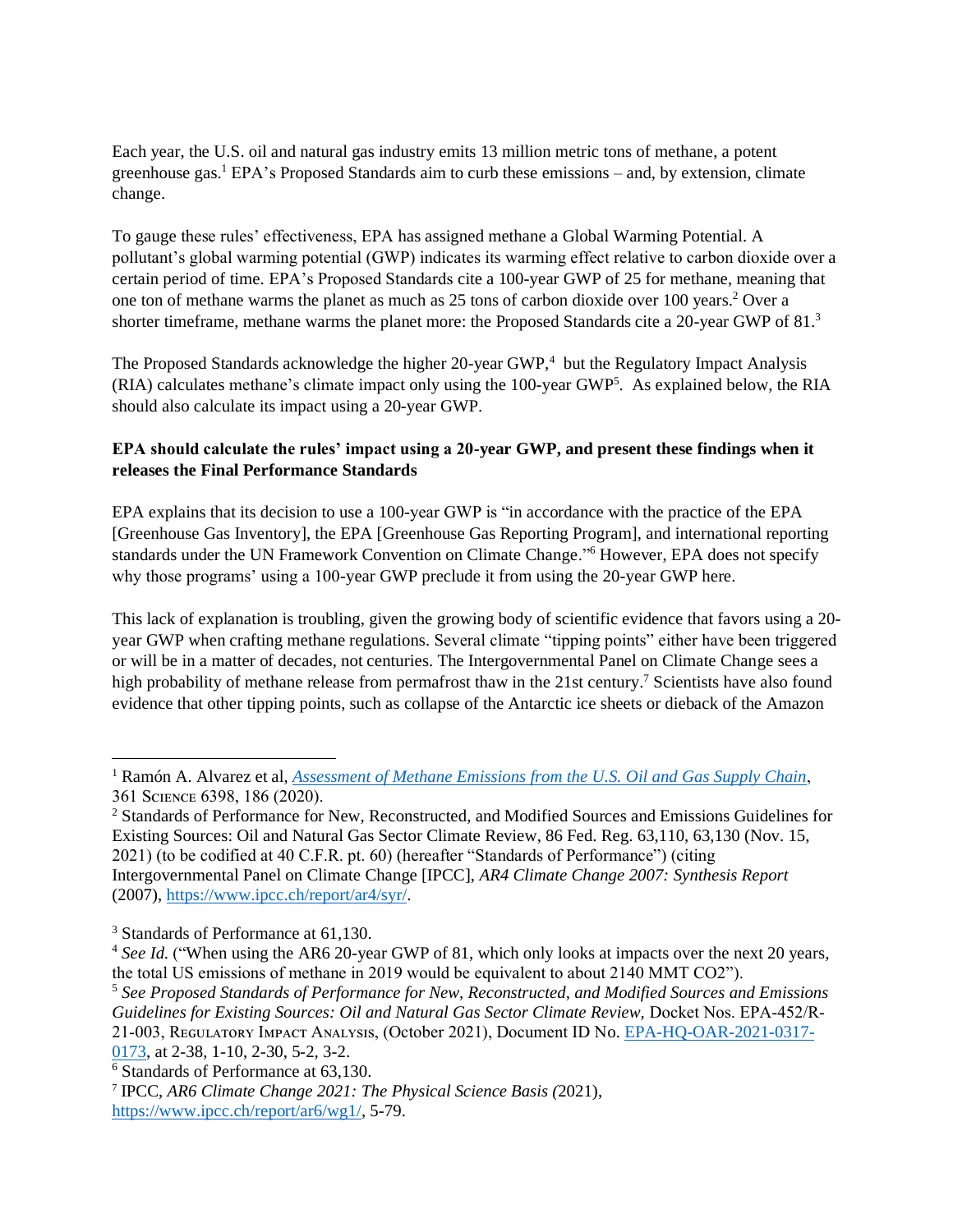rain forest, are fast approaching or already under way.<sup>8</sup> This situation demands that EPA regulate the short-term impact of greenhouse gases.

Scientists are beginning to recognize that the 100-year GWP, on its own, is ill-suited for this purpose. A 2020 paper observed that "there was no clear reason for [the Intergovernmental Panel on Climate Change] using this [100-year] value rather than 20 years or 500 years, and more recently the IPCC has stated the 100-year time period is arbitrary."<sup>9</sup> Other recent peer-reviewed papers have argued that policymakers should use the 20-year GWP alongside the 100-year GWP.<sup>10</sup>

Some policymakers are already using the 20-year GWP. In 2019, New York lawmakers required the state's Department of Environmental Conservation to use this value in preparing its annual Statewide Greenhouse Gas Emissions Report.<sup>11</sup> Internationally, a report prepared for the UN Framework Convention on Climate Change (UNFPCCC) incorporated the 20-year GWP into its recommendations for reducing methane emissions from the oil and gas sector.<sup>12</sup> EPA had claimed that some programs using the 100-year GWP precludes it from adopting the 20-year one. New York and the UNFCCC's efforts suggest that the 20-year GWP can nonetheless be incorporated into climate policy.

The White House Office of Management and Budget (OMB) recognized this possibility during development of the Proposed Standards. Its comments on the rule's Regulatory Impact Analysis noted that "the discussion of short vs. Long lived (sic) gases could benefit from explicit use/discussion of the 20-year GWP."<sup>13</sup>

OMB further noted that "the [Proposed Standards'] preamble has a good exploration of why it's relevant that we're dealing with a [short-lived climate pollutant] but [the RIA] never completes the thought by mentioning or applying the 20-year value. It's very easy to just add a column to a table showing a second CO2e estimate using the 20-year one while stressing that the 100-year one is the central estimate per US and international protocols." EPA left the "Response" section to this comment blank.<sup>14</sup> PEER has filed a Freedom of Information Act request for more information about why it used the 100-year global warming potential in these documents, but as of this writing it has not been completed.

PEER asks that EPA provide a response to OMB's inquiry when it publishes the final Performance Standards.

<sup>&</sup>lt;sup>8</sup> Timothy M. Lenton et al, *Climate Tipping Points – Too Risky to Bet Against*, 575 NATURE 592 (2019).

<sup>9</sup> Robert W. Howarth, *Methane Emissions from Fossil Fuels: Exploring Recent Changes in Greenhouse-*Gas Reporting Requirements for the State of New York, 17 JOURNAL OF INTEGRATIVE ENVIRONMENTAL SCIENCES 69, 71 (2020).

<sup>&</sup>lt;sup>10</sup> See Lukas P. Fesenfelt at al, *Climate Policy for Short- and Long-Lived Pollutants*, 8 NATURE CLIMATE Cʜᴀɴɢᴇ 933 (2018) *and* Ilissa B. Ocko et al, *Unmask Temporal Trade-Offs in Climate Policy Debates*, 356 SCIENCE 492 (May 5, 2017).

<sup>11</sup> Howarth, *Methane Emissions from Fossil Fuels* at 69*.* 

<sup>12</sup> Kate Larsen et al, *Untapped Potential: Reducing Global Methane Emissions from Oil and Natural Gas Systems* (2013),

[https://www.globalmethane.org/documents/Untapped\\_Potential\\_Reducing\\_Global\\_Methane\\_Emissions\\_](https://www.globalmethane.org/documents/Untapped_Potential_Reducing_Global_Methane_Emissions_Oil_Natural_Gas_Systems_ENG_April_2015.pdf) [Oil\\_Natural\\_Gas\\_Systems\\_ENG\\_April\\_2015.pdf.](https://www.globalmethane.org/documents/Untapped_Potential_Reducing_Global_Methane_Emissions_Oil_Natural_Gas_Systems_ENG_April_2015.pdf)

<sup>13</sup> *Proposed Standards of Performance for New, Reconstructed, and Modified Sources and Emissions Guidelines for Existing Sources: Oil and Natural Gas Sector Climate Review,* Docket Nos. EPA-452/R-21-003, Iɴᴛᴇʀᴀɢᴇɴᴄʏ ᴄᴏᴍᴍᴇɴᴛ 2060-AV15 ᴀɴᴅ 2060-AV16 EPA Rᴇsᴘᴏɴsᴇ, (October 18, 2021), Document ID No. [EPA-HQ-OAR-2021-0317-0125.](https://www.regulations.gov/document/EPA-HQ-OAR-2021-0317-0125) <sup>14</sup> *Id.*